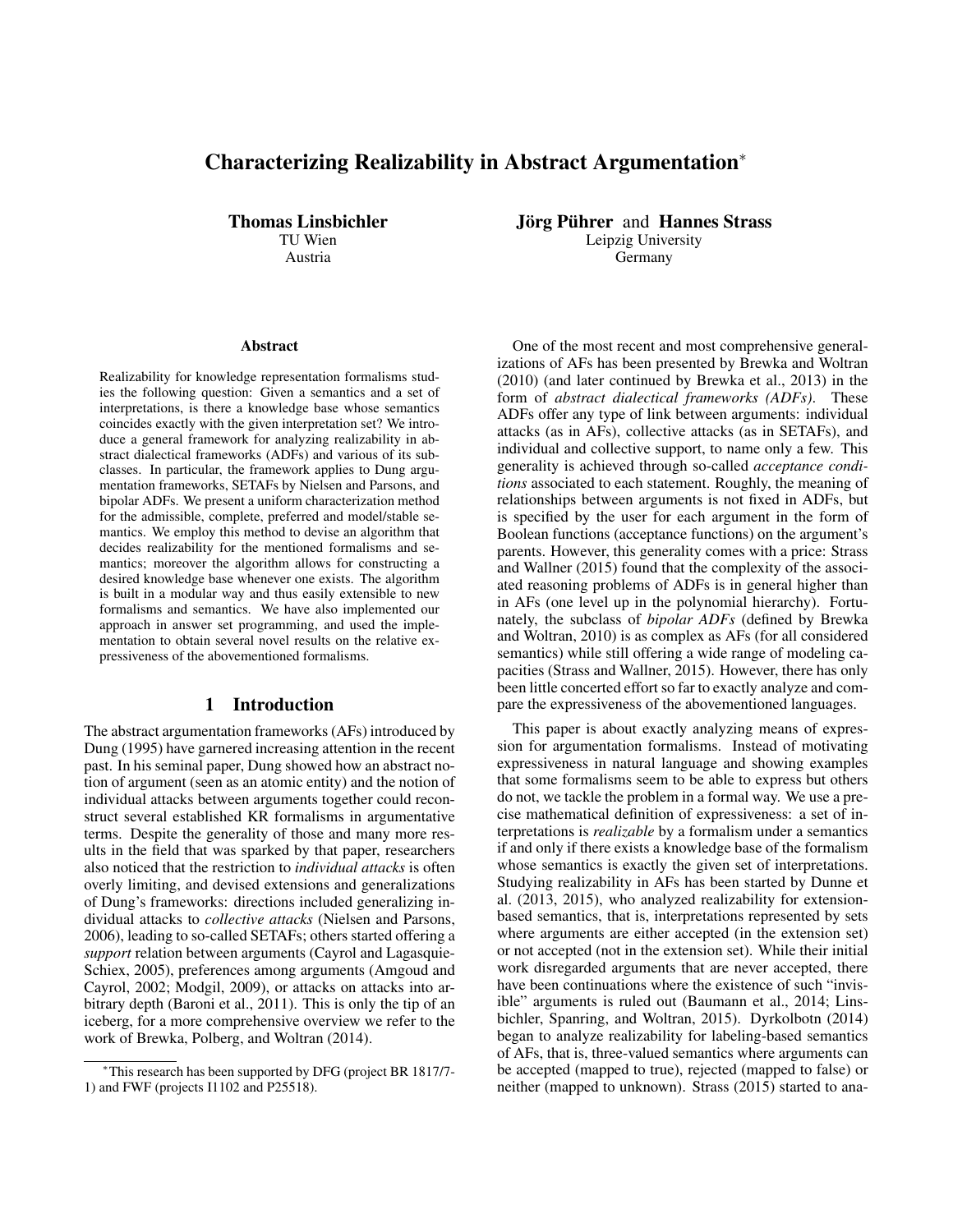lyze the relative expressiveness of two-valued semantics for ADFs (relative with respect to related formalisms). Most recently, Pührer (2015) presented precise characterizations of realizability for ADFs under several three-valued semantics, namely admissible, grounded, complete, and preferred. The term "precise characterizations" means that he gave necessary and sufficient conditions for an interpretation set to be ADF-realizable under a semantics.

The present paper continues this line of work by lifting it to a much more general setting. We combine the works of Dunne et al.  $(2015)$ , Pührer  $(2015)$ , and Strass  $(2015)$  into a unifying framework, and at the same time extend them to formalisms and semantics not considered in the respective papers: we treat several formalisms, namely AFs, SETAFs, and (B)ADFs, while the previous works all used different approaches and techniques. This is possible because all of these formalisms can be seen as subclasses of ADFs that are obtained by suitably restricting the acceptance conditions.

Another important feature of our framework is that we uniformly use three-valued interpretations as the underlying model theory. In particular, this means that arguments cannot be "invisible" any more since the underlying vocabulary of arguments is always implicit in each interpretation. Technically, we always assume a fixed underlying vocabulary and consider our results parametric in that vocabulary. In contrast, for example, Dyrkolbotn (2014) presents a construction for realizability that introduces new arguments into the realizing knowledge base; we do not allow that. While sometimes the introduction of new arguments can make sense, for example if new information becomes available about a domain or a debate, it is not sensible in general, as these new arguments would be purely technical with an unclear dialectical meaning. Moreover, it would lead to a different notion of realizability, where most of the realizability problems would be significantly easier, if not trivial.

The paper proceeds as follows. We begin with recalling and introducing the basis and basics of our work – the formalisms we analyze and the methodology with which we analyze them. Next we introduce our general framework for realizability; the major novelty is our consistent use of so-called characterization functions, firstly introduced by Pührer  $(2015)$ , which we adapt to further semantics. The main workhorse of our approach will be a parametric propagate-and-guess algorithm for deciding whether a given interpretation set is realizable in a formalism under a semantics. We then analyze the relative expressiveness of the considered formalisms, presenting several new results that we obtained using an implementation of our framework. We conclude with a discussion.

#### 2 Preliminaries

We make use of standard mathematical concepts like functions and partially ordered sets. For a function  $f : X \to Y$ we denote the *update of* f *with a pair*  $(x, y) \in X \times Y$  by  $f|_y^x : X \to Y$  with  $z \mapsto y$  if  $z = x$ , and  $z \mapsto f(z)$  otherwise. For a function  $f: X \to Y$  and  $y \in Y$ , its preimage is  $f^{-1}(y) = \{x \in X \mid f(x) = y\}$ . A *partially ordered set* is a pair  $(S, \subseteq)$  with  $\subseteq$  a partial order on S. A partially ordered set  $(S, \subseteq)$  is a *complete lattice* if and only if every

 $S' \subseteq S$  has both a greatest lower bound (glb)  $\bigcap S' \in S$  and a least upper bound (lub)  $\bigcup S' \in S$ . A partially ordered set  $(S, \sqsubseteq)$  is a *complete meet-semilattice* iff every non-empty subset  $S' \subseteq S$  has a greatest lower bound  $\bigcap S' \in S$  (the *meet*) and every ascending chain  $C \subseteq S$  has a least upper bound  $\bigsqcup C \in S$ .

Three-Valued Interpretations Let A be a fixed finite set of statements. An *interpretation* is a mapping  $v: A \rightarrow \{t, f, u\}$  that assigns one of the truth values true (t), false (f) or unknown (u) to each statement. An interpretation is *two-valued* if  $v(A) \subseteq \{t, f\}$ , that is, the truth value  $\bf{u}$  is not assigned. Two-valued interpretations  $v$  can be extended to assign truth values  $v(\varphi) \in \{\mathbf{t}, \mathbf{f}\}\$  to propositional formulas  $\varphi$  as usual.

The three truth values are partially ordered according to their information content: we have  $u \lt_i t$  and  $u \lt_i f$  and no other pair in  $\lt_i$ , which intuitively means that the classical truth values contain more information than the truth value unknown. As usual, we denote by  $\leq_i$  the partial order associated to the strict partial order  $\lt_i$ . The pair  $(\{\mathbf{t}, \mathbf{f}, \mathbf{u}\}, \leq_i)$  forms a complete meet-semilattice with the information meet operation  $\bigcap_i$ . This meet can intuitively be interpreted as *consensus* and assigns  $\mathbf{t} \sqcap_i \mathbf{t} = \mathbf{t}$ ,  $\mathbf{f} \sqcap_i \mathbf{f} = \mathbf{f}$ , and returns u otherwise.

The information ordering  $\leq_i$  extends in a straightforward way to interpretations  $v_1, v_2$  over A in that  $v_1 \leq_i v_2$  iff  $v_1(a) \leq_i v_2(a)$  for all  $a \in A$ . We say for two interpretations  $v_1, v_2$  that  $v_2$  *extends*  $v_1$  iff  $v_1 \leq_i v_2$ . The set V of all interpretations over A forms a complete meet-semilattice with respect to the information ordering  $\leq_i$ . The consensus meet operation  $\bigcap_i$  of this semilattice is given by  $(v_1 \sqcap_i v_2)(a) = v_1(a) \sqcap_i v_2(a)$  for all  $a \in A$ . The least element of  $(\mathcal{V}, \leq_i)$  is the valuation  $v_{\mathbf{u}} : A \to {\mathbf{u}}$  mapping all statements to unknown – the least informative interpretation. By  $\mathcal{V}_2$  we denote the set of two-valued interpretations; they are the  $\leq_i$ -maximal elements of the meet-semilattice  $(V, \leq_i)$ . We denote by  $[v]_2$  the set of all two-valued interpretations that extend v. The elements of  $[v]_2$  form an  $\leq_i$ antichain with greatest lower bound  $v = \prod_i [v]_2$ .

Abstract Argumentation Formalisms An *abstract dialectical framework (ADF)* is a tuple  $D = (A, L, C)$  where A is a set of statements (representing positions one can take or not take in a debate),  $L \subseteq A \times A$  is a set of links (representing dependencies between the positions),  $C = \{C_a\}_{a \in A}$ is a collection of functions  $C_a: 2^{par(a)} \to {\{\mathbf{t},\mathbf{f}\}}$ , one for each statement  $a \in A$ . The function  $C_a$  is the *acceptance condition of* a and expresses whether a can be accepted, given the acceptance status of its parents  $par(a) = \{b \in S \mid (b, a) \in L\}.$  We usually represent each  $C_a$  by a propositional formula  $\varphi_a$  over  $par(a)$ . To specify an acceptance condition, then, we take  $C_a(M \cap par(a)) = \mathbf{t}$  to hold iff M is a model for  $\varphi_a$ .

Brewka and Woltran (2010) introduced a useful subclass of ADFs: an ADF  $D = (A, L, C)$  is *bipolar* iff all links in L are supporting or attacking (or both). A link  $(b, a) \in L$ is *supporting in* D iff for all  $M \subseteq par(a)$ , we have that  $C_a(M) =$ **t** implies  $C_a(M \cup \{b\}) =$ **t**. Symmetrically, a link  $(b, a) \in L$  is *attacking in* D iff for all  $M \subseteq par(a)$ , we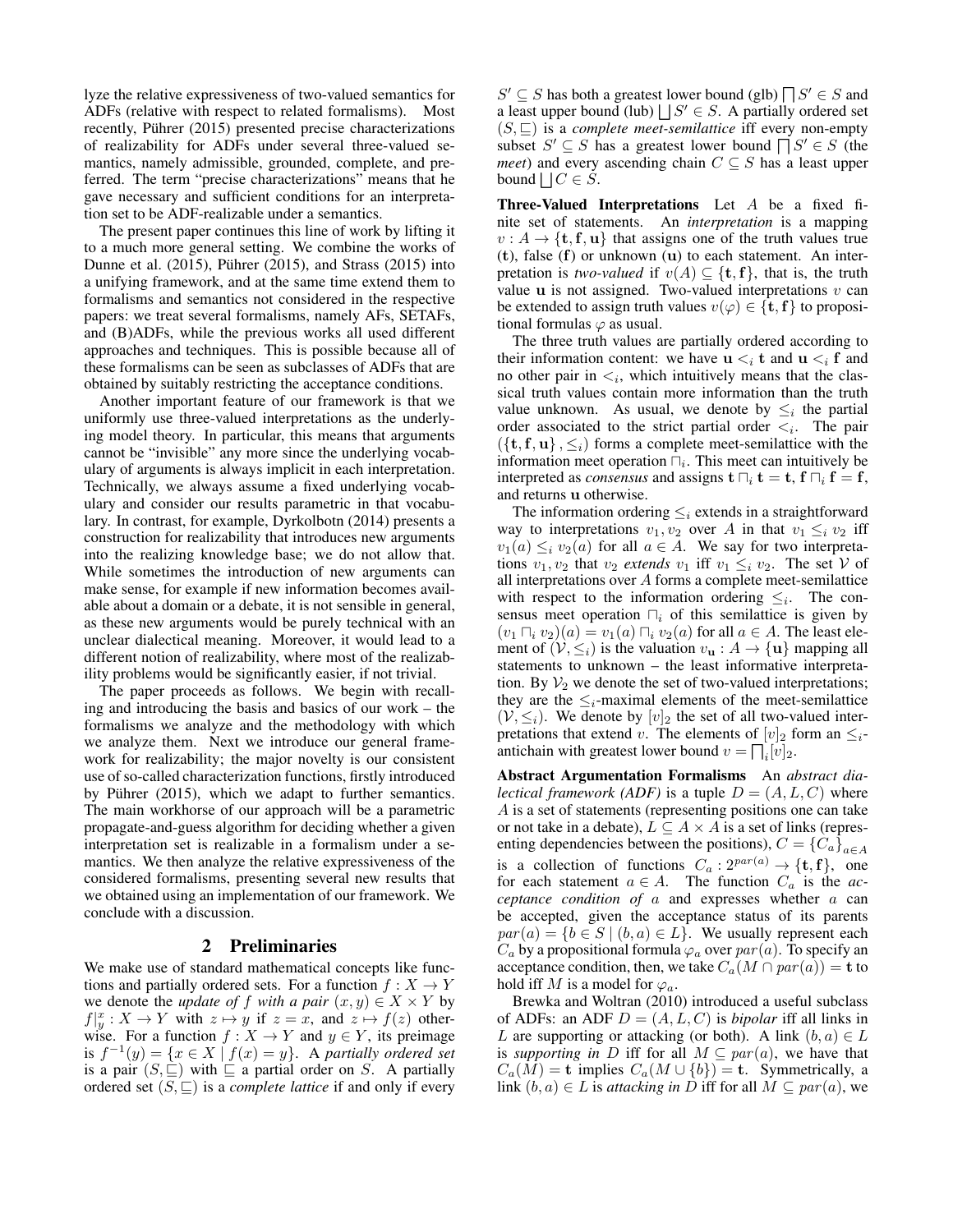have that  $C_a(M \cup \{b\}) = \mathbf{t}$  implies  $C_a(M) = \mathbf{t}$ . If a link  $(b, a)$  is both supporting and attacking then b has no actual influence on a. (But the link does not violate bipolarity.) We write BADFs as  $D = (A, L^+ \cup L^-, C)$  and mean that  $L^+$ contains all supporting links and  $L^-$  all attacking links.

The semantics of ADFs can be defined using an operator  $\Gamma_D$  over three-valued interpretations (Brewka and Woltran, 2010; Brewka et al., 2013). For an ADF  $D$  and a threevalued interpretation v, the interpretation  $\Gamma_D(v)$  is given by

$$
a \mapsto \bigcap_i \{w(\varphi_a) \mid w \in [v]_2\}
$$

That is, for each statement  $a$ , the operator returns the consensus truth value for its acceptance formula  $\varphi_a$ , where the consensus takes into account all possible two-valued interpretations  $w$  that extend the input valuation  $v$ . If this  $v$  is two-valued, we get  $[v]_2 = \{v\}$  and thus  $\Gamma_D(v)(a) = v(\varphi_a)$ .

The standard semantics of ADFs are now defined as follows. For ADF D, an interpretation  $v : A \rightarrow \{t, f, u\}$  is

- *admissible* iff  $v \leq_i \Gamma_D(v)$ ;
- *complete* iff  $\Gamma_D(v) = v$ ;
- *preferred* iff it is  $\leq_i$ -maximal admissible;
- a *two-valued model* iff it is two-valued and  $\Gamma_D(v) = v$ .

We denote the sets of interpretations that are admissible, complete, preferred, and two-valued models by  $adm(D)$ ,  $com(D)$ ,  $prf(D)$  and  $mod(D)$ , respectively. These definitions are proper generalizations of Dung's notions for AFs: For an AF  $(A, R)$ , where  $R \subseteq A \times A$  is the attack relation, the *ADF* associated to  $(\overline{A}, R)$  is  $D_{(A,R)} = (A, R, C)$ with  $C = {\varphi_a}_{a \in A}$  and  $\varphi_a = \bigwedge_{b:(b,a) \in R} \neg b$  for all  $a \in A$ . AFs inherit their semantics from the definitions for ADFs (Brewka et al., 2013, Theorems 2 and 4). In particular, an interpretation is *stable* for an AF (A, R) if and only if it is a two-valued model of  $D_{(A,R)}$ .

A SETAF is a pair  $S = (A, X)$  where  $X \subseteq (2^A \setminus \{\emptyset\}) \times A$ is the (set) attack relation. We define three-valued counterparts of the semantics introduced by Nielsen and Parsons (2006), following the same conventions as in three-valued semantics of AFs (Caminada and Gabbay, 2009) and argumentation formalisms in general. Given a statement  $a \in A$ and an interpretation v we say that a is *acceptable* wrt. v if  $\forall (B,a) \in \overline{X} \exists a' \in B : v(a') = \mathbf{f}$  and  $a$  is *unacceptable* wrt. v if ∃(B, a) ∈  $X \forall a' \in B : v(a') = t$ . For an interpretation  $v: A \rightarrow \{t, f, u\}$  it holds that

- $v \in \text{adm}(S)$  iff for all  $a \in A$ , a is acceptable wrt. v if  $v(a) = \mathbf{t}$  and a is unacceptable wrt. v if  $v(a) = \mathbf{f}$ ;
- $v \in com(S)$  iff for all  $a \in A$ , a is acceptable wrt. v iff  $v(a) = \mathbf{t}$  and a is unacceptable wrt. v iff  $v(a) = \mathbf{f}$ ;
- $v \in prf(S)$  iff v is  $\leq_i$ -maximal admissible; and
- $v \in mod(S)$  iff  $v \in adm(F)$  and  $\forall a \in A : v(a) = u$ .

For a SETAF  $S = (A, X)$  the corresponding ADF  $D<sub>S</sub>$  has acceptance formula  $\varphi_a = \bigwedge_{(B,a) \in X} \bigvee_{a' \in B} \neg a'$  for each statement  $a \in A$ . (Polberg, 2016)

**Proposition 1.** For any SETAF  $S = (A, X)$  it holds that  $\sigma(S) = \sigma(D_S)$ , where  $\sigma \in \{adm, com, prf, mod\}$ .

*Proof.* Given interpretation  $v$  and statement  $a$ , it holds that  $\Gamma_{D_S}(v)(a) = \mathbf{t}$  iff  $\forall w \in [v]_2 : w(a) = \mathbf{t}$  iff  $\forall (B, a) \in X$  $\exists a' \in B : v(a') = \mathbf{f}$  iff a is acceptable wrt. v and  $\Gamma_{D_S}(v)(a) = \mathbf{f}$  iff  $\forall w \in [v]_2 : w(a) = \mathbf{f}$  iff  $\exists (B, a) \in X$  $\forall a' \in B : v(a') = \mathbf{t}$  iff a is unacceptable wrt. v. Hence  $\sigma(S) = \sigma(D_S)$  for  $\sigma \in \{adm, com, prf, mod\}.$ 

**Realizability** A set  $V \subseteq V$  of interpretations is *realizable* in a formalism  $\mathcal F$  under a semantics  $\sigma$  if and only if there exists a knowledge base kb  $\in \mathcal{F}$  having exactly  $\sigma(kb) = V$ . Pührer (2015) characterized realizability for ADFs under various three-valued semantics. We will reuse the central notions for capturing the complete semantics in this work.

**Definition 1 (Pührer 2015).** Let  $V$  be a set of interpretations. A function  $f: \mathcal{V}_2 \to \mathcal{V}_2$  is a *com-characterization* of V iff: for each  $v \in V$  we have  $v \in V$  iff for each  $a \in A$ :

- $v(a) \neq u$  implies  $f(v_2)(a) = v(a)$  for all  $v_2 \in [v]_2$  and
- $v(a) = \mathbf{u}$  implies  $f(v_2')(a) = \mathbf{t}$  and  $f(v_2'')(a) = \mathbf{f}$  for some  $v'_2, v''_2 \in [v]_2$ .

From a function of this kind we can build a corresponding ADF by the following construction. For a function  $f: \mathcal{V}_2 \to \mathcal{V}_2$ , we define  $D_f$  as the ADF where the acceptance formula for each statement  $\alpha$  is given by

$$
\varphi_a^f = \bigvee_{\substack{w \in \mathcal{V}_2, \\ f(w)(a) = \mathbf{t}}} \phi_w \quad \text{with} \quad \phi_w = \bigwedge_{\substack{w(a') = \mathbf{t}}} a' \wedge \bigwedge_{\substack{w(a') = \mathbf{f}}} \neg a'
$$

Observe that we have  $v(\phi_w) = \mathbf{t}$  iff  $v = w$  by definition. Intuitively, the acceptance condition  $\varphi_a^f$  is constructed such that v is a model of  $\varphi_a^f$  if and only if we find  $f(v)(a) = \mathbf{t}$ .

**Proposition 2 (Pührer 2015).** Let  $V \subseteq V$  be a set of interpretations. (1) For each ADF D with  $com(D) = V$ , there is a com-characterization  $f_D$  for V; (2) for each com-characterization  $f: V_2 \to V_2$  for V we have  $com(D_f) = V$ .

The result shows that  $V$  can be realized under complete semantics if and only if there is a *com*-characterization for V.

## 3 A General Framework for Realizability

The main underlying idea of our framework is that all abstract argumentation formalisms introduced in the previous section can be viewed as subclasses of abstract dialectical frameworks. This is clear for ADFs themselves and for BADFs by definition; for AFs and SETAFs it is fairly easy to see. However, knowing that these formalisms can be recast as ADFs is not everything. To employ this knowledge for realizability, we must be able to precisely characterize the corresponding subclasses in terms of restricting the ADFs' acceptance functions. Alas, this is also possible and paves the way for the framework we present in this section. Most importantly, we will make use of the fact that different formalisms and different semantics can be characterized modularly, that is, independently of each other.

Towards a uniform account of realizability for ADFs under different semantics, we start with a new characterization of realizability for ADFs under admissible semantics that is based on a notion similar in spirit to com-characterizations.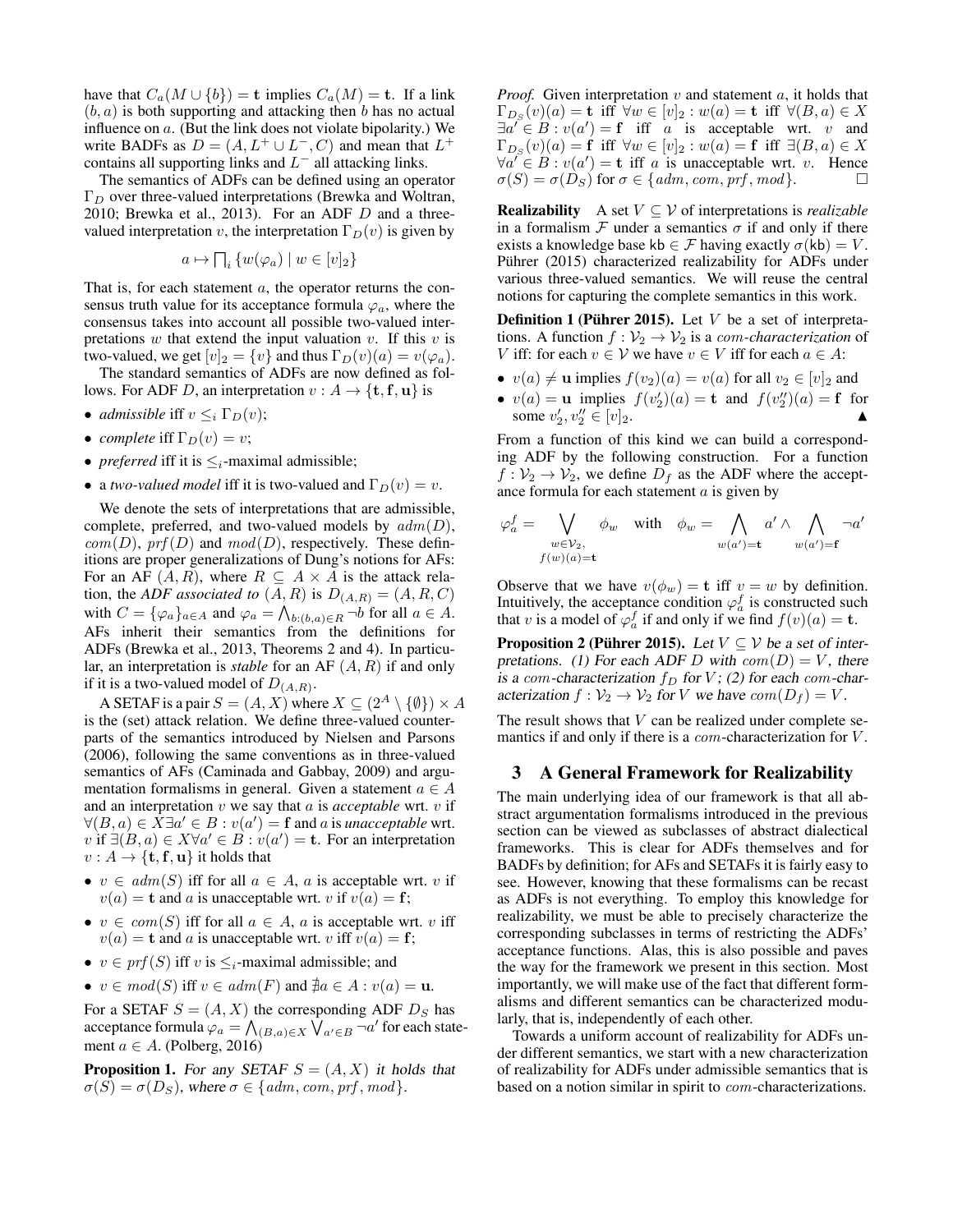**Definition 2.** Let  $V$  be a set of interpretations. A function  $f: V_2 \to V_2$  is an *adm-characterization* of V iff: for each  $v \in V$  we have  $v \in V$  iff for every  $a \in A$ :

• 
$$
v(a) \neq \mathbf{u}
$$
 implies  $f(v_2)(a) = v(a)$  for all  $v_2 \in [v]_2$ .

Note that the only difference to Definition 1 is dropping the second condition related to statements with truth value u.

**Proposition 3.** Let  $V \subseteq V$  be a set of interpretations. (1) For each ADF D such that  $adm(D) = V$ , there is an adm-characterization  $f_D$  for V; (2) for each adm-characterization  $f: V_2 \to V_2$  for V we have  $adm(D_f) = V$ .

*Proof.* (1) We define the function  $f_D : V_2 \rightarrow V_2$  as  $f_D(v_2)(a) = v_2(\varphi_a)$  for every  $v_2 \in V_2$  and  $a \in A$  where  $\varphi_a$ is the acceptance formula of a in D. We will show that  $f_D$  is an *adm*-characterization for  $V = adm(D)$ . Let v be an interpretation. Consider the case  $v \in \text{adm}(D)$  and  $v(a) \neq u$ for some  $a \in A$  and some  $v_2 \in [v]_2$ . From  $v \leq_i \Gamma_D(v)$ we get  $v_2(\varphi_a) = v(a)$ . By definition of  $f_D$  is follows that  $f_D(v_2)(a) = v(a)$ . Now assume  $v \notin \text{adm}(D)$  and consequently  $v \nleq_i \Gamma_D(v)$ . There must be some  $a \in A$  such that  $v(a) \neq u$  and  $v(a) \neq \Gamma_D(v)(a)$ . Hence, there is some  $v_2 \in [v]_2$  with  $v_2(\varphi_a) \neq v(a)$  and  $f_D(v_2)(a) \neq v(a)$  by definition of  $f_D$ . Thus,  $f_D$  is an  $adm$ -characterization

(2) Observe that for every two-valued interpretation  $v_2$ and every  $a \in A$  we have  $f(v_2)(a) = v_2(\varphi_a^f)$ . (⊆): Let  $v \in \text{adm}(D_f)$  be an interpretation and  $a \in A$  a statement such that  $v(a) \neq u$ . Let  $v_2$  be a two-valued interpretation with  $v_2 \in [v]_2$ . Since  $v \leq_i \Gamma_{D_f}(v)$  we have  $v(a) = v_2(\varphi_a^f)$ . Therefore, by our observation it must also hold that  $f(v_2)(a) = v(a)$ . Thus, by Definition 2,  $v \in V$ . (⊇): Consider an interpretation v such that  $v \notin adm(D_f)$ . We show that  $v \notin V$ . From  $v \notin adm(D_f)$  we get  $v \nleq i$  $\Gamma_{D_f}(v)$ . There must be some  $a \in A$  such that  $v(a) \neq \mathbf{u}$ and  $v(a) \neq \Gamma_{D_f}(v)(a)$ . Hence, there is some  $v_2 \in [v]_2$  with  $v_2(\varphi_a^f) \neq v(a)$  and consequently  $f(v_2)(a) \neq v(a)$ . Thus, by Definition 2 we have  $v \notin V$ .

When listing sets of interpretations in examples, for the sake of readability we represent three-valued interpretations by sequences of truth values, tacitly assuming that the underlying vocabulary is given and has an associated total ordering. For example, for the vocabulary  $A = \{a, b, c\}$  we represent the interpretation  $\{a \mapsto t, b \mapsto f, c \mapsto u\}$  by the sequence tfu.

**Example 1.** Consider the sets  $V_1 = \{uuu, tff, ftu\}$  and  $V_2 = \{ \text{tff}, \text{ftu} \}$  of interpretations over  $A = \{a, b, c\}$ . The mapping  $f = \{ \text{ttt} \mapsto \text{ftt}, \text{ttf} \mapsto \text{ttt}, \text{ttft} \mapsto \text{ttt}, \text{ttf} \mapsto \}$ tff, ftt  $\mapsto$  ftf, ftf  $\mapsto$  ftt, fft  $\mapsto$  ttf, fff  $\mapsto$  ftf} is an adm-characterization for  $V_1$ . Thus, the ADF  $D_f$  has  $V_1$  as its admissible interpretations. Indeed, the realizing ADF has the following acceptance conditions:

$$
\varphi_d^f \equiv (a \wedge b \wedge \neg c) \vee (a \wedge \neg b) \vee (\neg a \wedge \neg b \wedge c)
$$
  
\n
$$
\varphi_d^f \equiv (a \wedge c) \vee (\neg a \wedge b) \vee (\neg a \wedge \neg b \wedge \neg c)
$$
  
\n
$$
\varphi_c^f \equiv (a \wedge b) \vee (\neg a \wedge b \wedge \neg c) \vee (\neg b \wedge c)
$$

For  $V_2$  no *adm*-characterization exists because uuu  $\notin V_2$ but the implication of Definition 2 trivially holds for  $a, b$ , and c.

We have seen that the construction  $D_f$  for realizing under complete semantics can also be used for realizing a set V of interpretations under admissible semantics. The only difference is that we here require  $f$  to be an  $adm$ -characterization instead of a  $com$ -characterization for  $V$ . Note that admissible semantics can be characterized by properties that are easier to check than existence of an adm-characterization (see the work of Pührer, 2015). However, using the same type of characterizations for different semantics allows for a unified approach for checking realizability and constructing a realizing ADF in case one exists.

For realizing under the model semantics, we can likewise present an adjusted version of *com*-characterizations.

**Definition 3.** Let  $V \subseteq V$  be a set of interpretations. A function  $f: V_2 \to V_2$  is a *mod-characterization* of V if and only if: (1) f is defined on V (that is,  $V \subseteq V_2$ ) and (2) for each  $v \in V_2$ , we have  $v \in V$  iff  $f(v) = v$ .

As we can show, there is a one-to-one correspondence between mod-characterizations and ADF realizations.

**Proposition 4.** Let  $V \subseteq V$  be a set of interpretations. (1) For each ADF D such that  $mod(D) = V$ , there is a modcharacterization  $f_D$  for V; (2) vice versa, for each modcharacterization  $f: V_2 \to V_2$  for V we find  $mod(D_f) = V$ .

*Proof.* (1) Let D be an ADF with  $mod(D) = V$ . It immediately follows that  $V \subseteq V_2$ . To define  $f_D$  we can use the construction in the proof of Proposition 3. It follows directly that for any  $v \in V_2$ , we find  $f_D(v) = v$  iff  $v \in V$ . Thus  $f_D$ is a *mod*-characterization for V.

(2) Let  $V \subseteq V_2$  and  $f : V_2 \to V_2$  be a modcharacterization of V. For any  $v \in V_2$  we have:

$$
v \in V \iff v = f(v)
$$
  
\n
$$
\iff \forall a \in A : (v(a) = f(v)(a))
$$
  
\n
$$
\iff \forall a \in A : (v(a) = \mathbf{t} \leftrightarrow f(v)(a) = \mathbf{t})
$$
  
\n
$$
\iff \forall a \in A : (v(a) = \mathbf{t} \leftrightarrow (\exists w \in V_2 : f(w)(a) = \mathbf{t} \land v = w))
$$
  
\n
$$
\iff \forall a \in A : (v(a) = \mathbf{t} \leftrightarrow (\exists w \in V_2 : f(w)(a) = \mathbf{t} \land v = w))
$$
  
\n
$$
\iff \forall a \in A : (v(a) = \mathbf{t} \leftrightarrow v \left( \bigvee_{w \in V_2, \atop f(w)(a) = \mathbf{t}} \phi_w \right) = \mathbf{t} \right)
$$
  
\n
$$
\iff \forall a \in A : v(a) = v \left( \bigvee_{w \in V_2, \atop f(w)(a) = \mathbf{t}} \phi_w \right)
$$
  
\n
$$
\iff \forall a \in A : v(a) = v(\varphi_a^f) \iff v \in mod(D_f) \qquad \Box
$$

A related result was given by Strass (2015, Proposition 10). The characterization we presented here fits into the general framework of this paper and is directly usable for our realizability algorithm. Wrapping up, the next result summarizes how ADF realizability can be captured by different types of characterizations for the semantics we considered so far.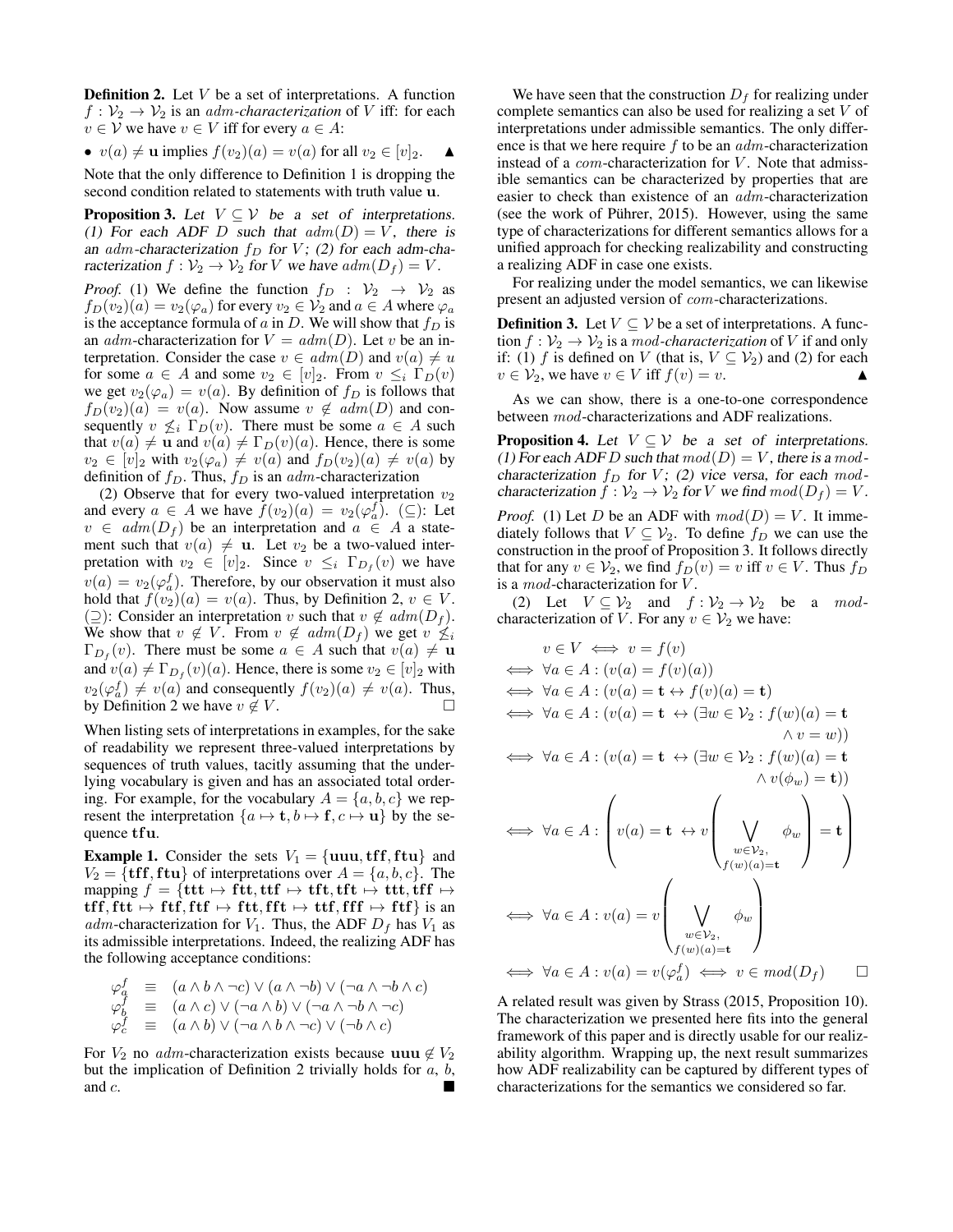**Theorem 5.** Let  $V \subseteq V$  be a set of interpretations and consider  $\sigma \in \{adm, com, mod\}$ . There is an ADF D such that  $\sigma(D) = V$  if and only if there is a  $\sigma$ -characterization for V.

The preferred semantics of an ADF D is closely related to its admissible semantics as, by definition, the preferred interpretations of D are its  $\leq_i$ -maximal admissible interpretations. As a consequence we can also describe preferred realizability in terms of adm-characterizations. We use the lattice-theoretic standard notation  $\max_{i \in \mathcal{N}} V$  to select the  $\leq_i$ maximal elements of a given set  $V$  of interpretations.

**Corollary 6.** Let  $V \subseteq V$  be a set of interpretations. There is an ADF D with  $prf(D) = V$  iff there is an adm-characterization for some  $V' \subseteq V$  with  $V \subseteq V'$  and  $\max_{\leq i} V' = V$ .

Finally, we give a result on the complexity of deciding realizability for the mentioned formalisms and semantics.

**Proposition 7.** Let  $\mathcal{F} \in \{AF, SETAF, BADF, ADF\}$  be a formalism and  $\sigma \in \{adm, com, prf, mod\}$  be a semantics. The decision problem "Given a vocabulary A and a set  $V \subset V$  of interpretations over A, is there a kb  $\in \mathcal{F}$  such that  $\sigma(kb) = V$ ?" can be decided in nondeterministic time that is polynomial in the size of  $V<sup>1</sup>$ .

*Proof.* For all considered  $\mathcal F$  and  $\sigma$ , computing all  $\sigma$ interpretations of a given witness  $kb \in \mathcal{F}$  can be done in time that is linear in the size of  $V$ . Comparing the result to  $V$  can also be done in linear time.  $\Box$ 

## 3.1 Deciding Realizability: Algorithm 1

Our main algorithm for deciding realizability is a propagateand-guess algorithm in the spirit of the DPLL algorithm for deciding propositional satisfiability (Gomes et al., 2008). It is generic with respect to (1) the formalism  $\mathcal F$  and (2) the semantics  $\sigma$  for which should be realized. To this end, the propagation part of the algorithm is kept exchangeable and will vary depending on formalism and semantics. Roughly, in the propagation step the algorithm uses the desired set  $V$ of interpretations to derive certain necessary properties of the realizing knowledge base (line 2). This is the essential part of the algorithm: the derivation rules (*propagators*) used there are based on characterizations of realizability with respect to formalism and semantics. Once propagation of properties has reached a fixed point (line 7), the algorithm checks whether the derived information is sufficient to construct a knowledge base. If so, the knowledge base can be constructed and returned (line 9). Otherwise (no more information can be obtained through propagation and there is not enough information to construct a knowledge base yet), the algorithm guesses another assignment for the characterization (line 11) and calls itself recursively.

The main data structure that Algorithm 1 operates on is a set of triples  $(v, a, x)$  consisting of a two-valued interpretation  $v \in V_2$ , an atom  $a \in A$  and a truth value  $x \in \{t, f\}$ . This data structure is intended to represent the  $\sigma$ -characterizations introduced in Definitions 1 to 3. There,

### Algorithm 1  $\text{realize}(\mathcal{F}, \sigma, V, F)$

**Input:** • a formalism  $\mathcal{F}$ 

- a semantics  $\sigma$  for  $\mathcal F$
- a set V of interpretations  $v : A \to \{t, f, u\}$

• a relation  $F \subseteq V_2 \times A \times \{\mathbf{t}, \mathbf{f}\}\)$ , initially empty **Output:** a kb  $\in \mathcal{F}$  with  $\sigma$ (kb) = V or "no" if none exists

1: repeat 2: set  $F_{\Delta} := \bigcup$  $p \in P^{\mathcal{F}}_{\sigma}$  $p(V,F)\setminus F$ 3: set  $F := F \cup F_{\Delta}$ 4: if  $\exists v \in \mathcal{V}_2, \exists a \in A : \{(v, a, t), (v, a, f)\} \subseteq F$  then 5: return "no" 6: end if 7: **until**  $F_{\Delta} = \emptyset$ 8: if  $\forall v \in \mathcal{V}_2, \forall a \in A, \exists x \in \{\textbf{t}, \textbf{f}\} : (v, a, x) \in F$  then 9: **return**  $kb_{\sigma}^{\mathcal{F}}(F)$ 10: end if 11: **choose**  $v \in V_2$ ,  $a \in A$  with  $(v, a, t) \notin F$ ,  $(v, a, f) \notin F$ 12: if  $\text{realize}(\mathcal{F}, \sigma, V, F \cup \{(v, a, t)\}) \neq \text{``no''}$  then 13: **return** realize( $\mathcal{F}, \sigma, V, F \cup \{(v, a, t)\}\)$ 14: else 15: **return** realize( $\mathcal{F}, \sigma, V, F \cup \{(v, a, f)\}\)$ 16: end if

a  $\sigma$ -characterization is a function  $f : \mathcal{V}_2 \to \mathcal{V}_2$  from twovalued interpretations to two-valued interpretations. However, as the algorithm builds the  $\sigma$ -characterization step by step and there might not even be a  $\sigma$ -characterization in the end (because  $V$  is not realizable), we use a set  $F$  of triples  $(v, a, x)$  to be able to represent both partial and incoherent states of affairs. The  $\sigma$ -characterization candidate induced by  $F$  is partial if we have that for some  $v$  and a, neither  $(v, a, t) \in F$  nor  $(v, a, f) \in F$ ; likewise, the candidate is incoherent if for some v and a, both  $(v, a, t) \in F$ and  $(v, a, f) \in F$ . If F is neither partial nor incoherent, it gives rise to a unique  $\sigma$ -characterization that can be used to construct the knowledge base realizing the desired set of interpretations. The correspondence to the characterizationfunction is then such that  $f(v)(a) = \mathbf{x}$  iff  $(v, a, \mathbf{x}) \in F$ .

In our presentation of the algorithm we focused on its main features, therefore the guessing step (line 11) is completely "blind". It is possible to use common CSP techniques, such as shaving (removing guessing possibilities that directly lead to inconsistency). Finally, we remark that the algorithm can be extended to enumerate all possible realizations of a given interpretation set – by keeping all choice points in the guessing step and thus exhaustively exploring the whole search space.

In the case where the constructed relation  $F$  becomes functional at some point, the algorithm returns a realizing knowledge base  $kb_{\sigma}^{\mathcal{F}}(F)$ . For ADFs, this just means that we denote by f the  $\sigma$ -characterization represented by F and set  $kb_{\sigma}^{\text{ADF}}(F) = D^f$ . For the remaining formalisms we will introduce the respective constructions in later subsections.

The algorithm is parametric in two dimensions, namely with respect to the formalism  $\mathcal F$  and with respect to the semantics  $\sigma$ . These two aspects come into the algorithm via

<sup>&</sup>lt;sup>1</sup>We assume here that the representation of any  $V$  over  $A$  has size  $\Theta(3^{|A|})$ . There might be specific V with smaller representations, but we cannot assume any better for the general case.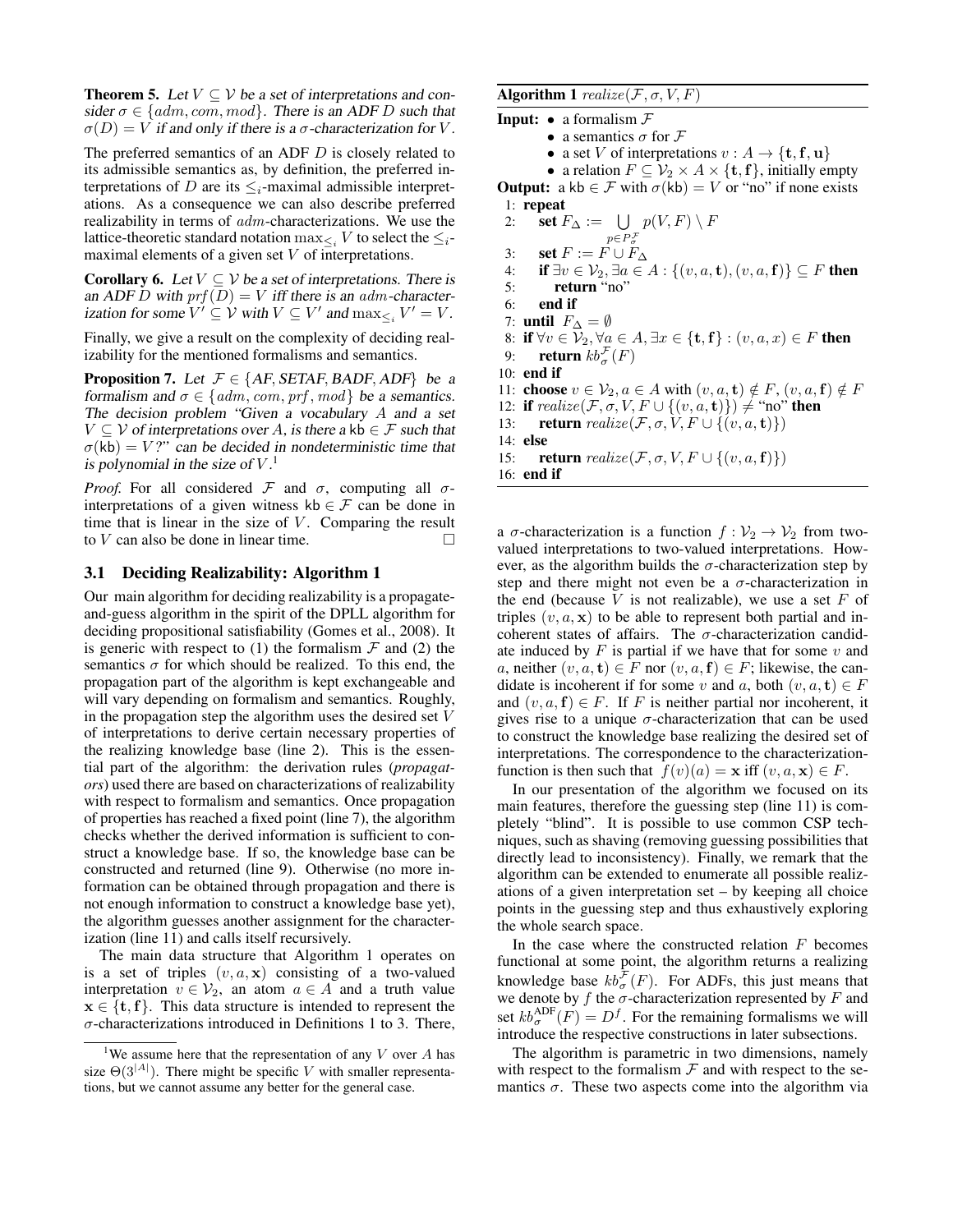$$
p_{adm}^{\epsilon}(V, F) = \{(v_2, a, v(a)) \mid v \in V, v_2 \in [v]_2, v(a) \neq \mathbf{u}, \forall b \in A \setminus v^{-1}(\mathbf{u}), \forall v_2' \in [v]_2 : (v_2, a, \neg x) \mid v \in V, v_2 \in [v]_2, v(a) = \mathbf{u}, \forall b \in A \setminus v^{-1}(\mathbf{u}), \forall v_2' \in [v]_2 : (a, v_2) \neq (b, v_2') \rightarrow (v_2', b, v(b)) \in F\}
$$
\n
$$
p_{radm}^{\epsilon}(V, F) = \{(v_2, a, \neg v(a)) \mid v \in V \setminus V, v_2 \in [v]_2 : (v_2, a, \neg v(a)) \mid v \in V \setminus V, v_2 \in [v]_2, v(a) \neq \mathbf{u}, \forall b \in A \setminus v^{-1}(\mathbf{u}), \forall v_2' \in [v]_2 : (a, v_2) \neq (b, v_2') \rightarrow (v_2', b, v(b)) \in F\}
$$
\n
$$
p_{radm}^{\epsilon}(V, F) = \{(v, a, \mathbf{t}), (v, a, \mathbf{f}) \mid v \in V_2, a \in A, v_{\mathbf{u}} \notin V\}
$$
\n
$$
p_{mod}^{\epsilon}(V, F) = \{(v, a, v(a)) \mid v \in V, a \in A\}
$$
\n
$$
p_{mod}^{\epsilon}(V, F) = \{(v, a, v(a)) \mid v \in V, a \in A\}
$$
\n
$$
p_{mod}^{\epsilon}(V, F) = \{(v, a, v(a)) \mid v \in V_2 \setminus V, a \in A, \forall b \in v^{-1}(\mathbf{u}), \forall v_2' \in [v]_2 : (v_2'', b, \mathbf{t}), (v_2'', b, \mathbf{f}) \in F\}
$$
\n
$$
p_{mod}^{\epsilon}(V, F) = \{(v, a, v(a)) \mid v \in V_2 \setminus V, a \in A, \forall b \in v^{-1}(\mathbf{u}), \forall v_2' \in [v]_2 : (v_2', b, \mathbf{t}), (v_2'', b, \mathbf{f}) \in F, \forall b \in v^{-1}(\mathbf{u}) \set
$$

*Figure 1: Semantics propagators for the complete* ( $P_{com}^{ADF} = \{p_{com}^{\in,\text{tf}}, p_{com}^{\in,\text{u}}, p_{com}^{\notin,\text{tf}}, p_{com}^{\notin,\text{u}}\}$  *with*  $p_{com}^{\in,\text{tf}}(V, F) = p_{adm}^{\in}(V, F)$ *), ad* $missible$  ( $P_{adm}^{AMP} = {p_{adm}^{\in} , p_{adm}^{\notin} , p_{adm}^{\notin} }$ ), and model semantics ( $P_{mod}^{AMP} = {p_{mod}^{\in} , p_{mod}^{\notin} , p_{mod}^{\notin} }$ ).

so-called *propagators*. A propagator is a formalism-specific or semantics-specific set of derivation rules. Given a set V of desired interpretations and a partial  $\sigma$ -characterization  $F$ , a propagator p derives new triples  $(v, a, x)$  that must necessarily be part of any total  $\sigma$ -characterization f for V such that  $f$  extends  $F$ . In the following, we present semantics propagators for admissible, complete and two-valued model (in (SET)AF terms stable) semantics, and formalism propagators for BADFs, AFs, and SETAFs.

#### 3.2 Semantics Propagators

These propagators (cf. Figure 1) are directly derived from the properties of  $\sigma$ -characterizations presented in Definitions 1 to 3. While the definitions provide exact conditions to check whether a given function is a  $\sigma$ -characterization, the propagators allow us to derive definite values of partial characterizations that are necessary to fulfill the conditions for being a  $\sigma$ -characterization.

For admissible semantics, the condition for a function  $f$ to be an adm-characterization of a desired set of interpretations  $V$  (cf. Definition 2) can be split into a condition for desired interpretations  $v \in V$  and two conditions for undesired interpretations  $v \notin V$ . Propagator  $p_{adm}^{\infty}$  derives new triples by considering interpretations  $v \in V$ . Here, for all twovalued interpretations  $v_2$  that extend v, the value  $f(v_2)$  has to be in accordance with  $v$  on  $v$ 's Boolean part, that is, the algorithm adds  $(v_2, a, v(a))$  whenever  $v(a) \neq \mathbf{u}$ . On the other hand,  $p_{adm}^{\notin}$  derives new triples for  $v \notin V$  in order to ensure that there is a two-valued interpretation  $v_2$  extending v where  $f(v_2)$  differs from v on a Boolean value of v. Note that while  $p_{adm}^{\bar{\epsilon}}$  immediately allows us to derive information about F for each desired interpretation  $v \in V$ , propagator  $p_{adm}^{\notin}$  is much weaker in the sense that it only derives a triple of  $F$  if there is no other way to meet the conditions for an undesired interpretation. Special treatment is required for the interpretation  $v_{\bf{u}}$  that maps all statements to  ${\bf u}$  and is admissible for every ADF. This is not captured by  $p_{adm}^{\infty}$ and  $p_{adm}^{\notin}$  as these deal only with interpretations that have Boolean mappings. Thus, propagator  $p_{adm}^t$  serves to check whether  $v_{\mathbf{u}} \in V$ . If this is not the case, the propagator immediately makes the relation  $F$  incoherent and the algorithm

correctly answers "no".

For complete semantics and interpretations  $v \in V$ , propagator  $p_{com}^{\epsilon, \text{tf}}$  derives triples just like in the admissible case. Propagator  $p_{com}^{\epsilon, \mathbf{u}}$  deals with statements  $a \in A$ having  $v(a) = u$  for which there have to be at least two  $v_2, v_2' \in [v]_2$  having  $f(v_2)(a) = \mathbf{t}$  and  $f(v_2')(a) = \mathbf{f}$ . Hence  $p_{com}^{\in, \mathbf{u}}$  derives triple  $(v_2, a, \neg \mathbf{x})$  if for all other  $v_2 \in [v]_2$  we find a triple  $(v_2, a, x)$ . For interpretations  $v \notin V$  it must hold that there is some  $a \in A$  such that (i)  $v(a) \neq u$  and  $f(v_2)(a) \neq v(a)$  for some  $v_2 \in [v]_2$  or (ii)  $v(a) = u$  but for all  $v_2 \in [v]_2$ ,  $f(v_2)$  assigns the same Boolean truth value x to  $a$ . Now if neither (i) nor (ii) can be fulfilled by any statement  $b \in A \setminus \{a\}$  due to the current contents of F, propagators  $p_{com}^{\notin, \text{tf}}$  and  $p_{com}^{\notin, \text{u}}$  derive triple  $(v_2, a, \neg v(a))$  for  $v(a) \neq \text{u}$ if needed for a to fulfill (i) and  $(v_2, a, \neg x)$  for  $v(a) = u$  if needed for  $a$  to fulfill (ii), respectively.

**Example 2.** Consider the set  $V_3 = \{uuu, fuu, uuf, ftf\}$ . First, we consider a run of  $\text{realize}(\mathsf{ADF}, \text{adm}, V_3, \emptyset)$ . In the first iteration, propagator  $p_{adm}^{\in}$  ensures that  $F_{\Delta}$  in line 2 contains (fff,  $a, f$ ), (ftf,  $a, \overline{f}$ ), (ftf,  $c, f$ ), and (fff,  $c, f$ ). Based on the latter three tuples and fuf  $\notin V_3$ , propagator  $p_{adm}^{\notin}$  derives (fff, a, t) in the second iteration which together with  $(f\{ff, a, f\})$  causes the algorithm to return "no". Consequently,  $V_3$  is not  $adm$ -realizable. A run of realize(ADF, com,  $V_3$ ,  $\emptyset$ ) on the other hand returns comcharacterization  $f$  for  $V_3$  that maps ttf to tff, ftt to fft, ftf and fff to ftf and all other  $v_2 \in V_2$  to fff. Hence, ADF  $D_f$ , given by the acceptance conditions

$$
\varphi_a^f = a \wedge b \wedge \neg c, \qquad \varphi_c^f = \neg a \wedge b \wedge c, \n\varphi_b^f = (\neg a \wedge b \neg \wedge \neg c) \vee (\neg a \wedge \neg b \wedge \neg c)
$$

has  $V_3$  as its complete semantics.

Finally, for two-valued model semantics, propagator  $p_{mod}^{\infty}$ derives new triples by looking at interpretations  $v \in V$ . For those, we must find  $f(v) = v$  in each mod-characterization f by definition. Thus the algorithm adds  $(v, a, v(a))$  for each  $a \in A$  to the partial characterization F. Propagator  $p_{mod}^{\notin}$  looks at interpretations  $v \in \mathcal{V}_2 \setminus V$ , for which it must hold that  $f(v) \neq v$ . Thus there must be a statement  $a \in A$ with  $v(a) \neq f(v)(a)$ , which is exactly what this propagator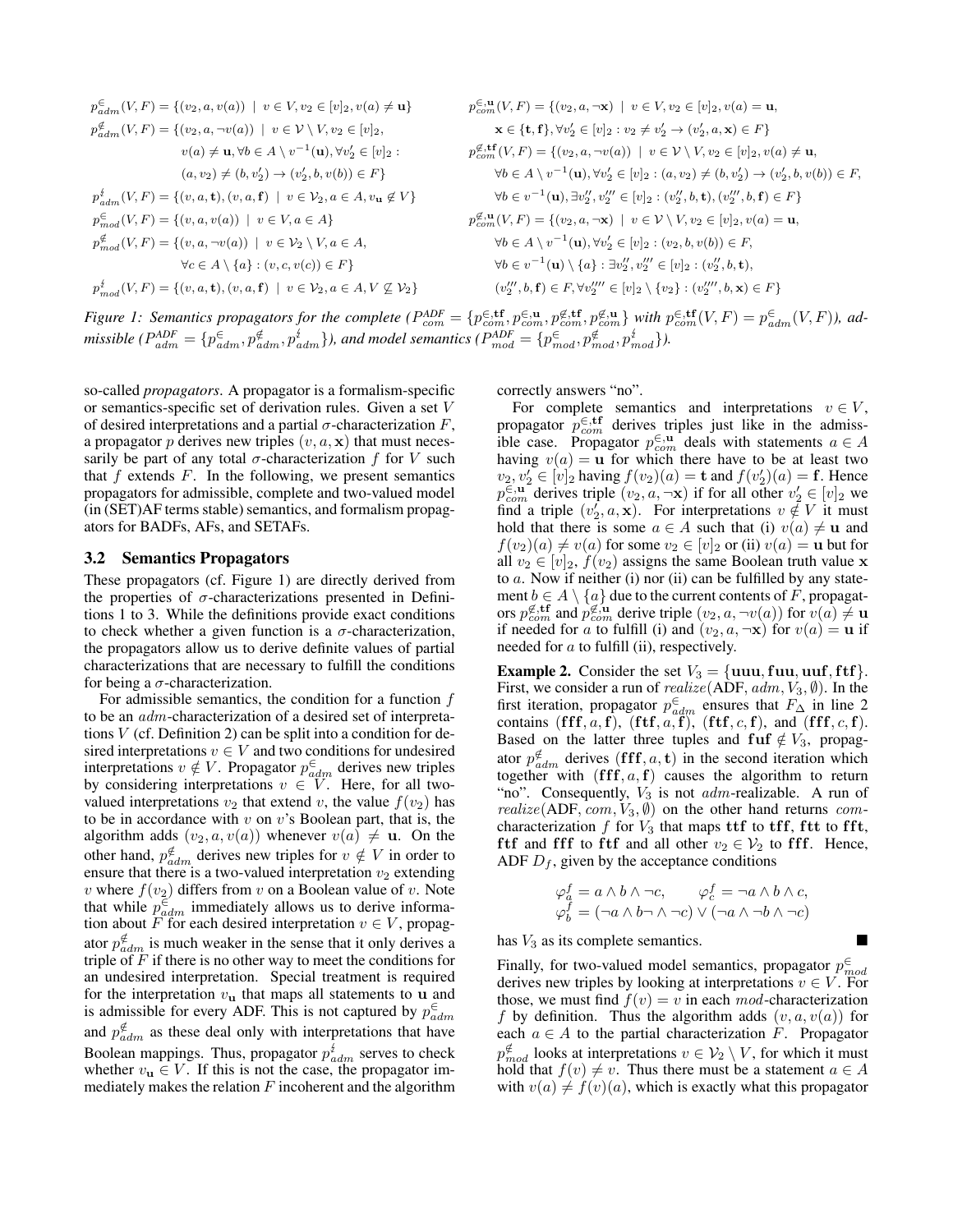Algorithm 2 realize  $Prf(\mathcal{F}, V)$ 

**Input:** • a formalism  $\mathcal{F}$ • a set V of interpretations  $v : A \rightarrow \{t, f, u\}$ **Output:** Return some kb  $\in \mathcal{F}$  with  $prf(kb) = V$  if one exists or "no" otherwise.<br>1: **if**  $\max_{\leq i} V \neq V$  **then** 2: return "no" 3: end if 4: **set**  $V^{\leq} := \{ v \in V \mid \exists v' \in V : v \leq_i v' \}$ 5: set  $X := \emptyset$ 6: repeat 7: **choose**  $V' \subseteq V^{\le}$  with  $V' \notin X$ 8: **set**  $X := X \cup \{V'\}$ 9: **set**  $V^{adm} := V \cup V'$ 10: if  $\text{realize}(\mathcal{F}, \text{adm}, \text{V}^{\text{adm}}, \emptyset) \neq \text{``no''}$  then 11: **return** realize(F, adm,  $V^{adm}, \emptyset$ ) 12: end if 13: **until**  $\forall V' \subseteq V^{\leq} : V' \in X$ 14: return "no"

derives whenever it is clear that there is only one statement candidate left. This, in turn, is the case whenever all  $b \in A$ with the opposite truth value  $\neg v(a)$  and all  $c \in A$  with  $c \neq a$ cannot coherently become the necessary witness any more. The propagator  $p_{mod}^t$  checks whether  $V \subseteq V_2$ , that is, the desired set of interpretations consists entirely of two-valued interpretations. In that case this propagator makes the relation F incoherent, following a similar strategy as  $p_{adm}^t$ .

Preferred Semantics Realizing a given set of interpretations V under preferred semantics requires special treatment. We do not have a  $\sigma$ -characterization function for  $\sigma = prf$  at hand to directly check realizability of V but have to find some  $V' \subseteq \{v \in V \mid \exists v' \in V : v < i v'\}$  such that  $V \cup V'$  is realizable under admissible semantics (cf. Corollary 6). Algorithm 2 implements this idea by guessing such a  $V'$  (line 7) and then using Algorithm 1 to try to realize  $V \cup V'$  under admissible semantics (line 11). If *realize* returns a knowledge base kb realizing  $V \cup V'$  under  $adm$  we can directly use kb as solution of realizePrf since it holds that  $prf$ (kb) = V, given that V is an  $\leq_i$ -antichain (line 2).

#### 3.3 Formalism Propagators

When constructing an ADF realizing a given set  $V$  of interpretations under a semantics  $\sigma$ , the function  $kb_{\sigma}^{\text{ADF}}(F)$ makes use of the  $\sigma$ -characterization given by F in the following way: v is a model of the acceptance condition  $\varphi_a$ if and only if we find  $(v, a, t) \in F$ . Now as bipolar ADFs, SETAFs and AFs are all subclasses of ADFs by restricting the acceptance conditions of statements, these restrictions also carry over to the  $\sigma$ -characterizations. The propagators defined below use structural knowledge on the form of acceptance conditions of the respective formalisms to reduce the search space or to induce incoherence of  $F$  whenever  $V$ is not realizable.

Bipolar ADFs For bipolar ADFs, we use the fact that each of their links must have at least one polarity, that is, must

be supporting or attacking. Therefore, if a link is not supporting, it must be attacking, and vice versa. For canonical realization, we obtain the polarities of links, i.e. the sets  $L^+$ and  $L^-$ , as defined in Figure 2.

AFs To explain the AF propagators, we first need some more definitions. On the two classical truth values, we define the truth ordering  $f \lt_t t$ , whence the operations  $\sqcup_t$ and  $\bigcap_t$  with  $f \bigcup_t t = t$  and  $f \bigcap_t t = f$  result. These operations can be lifted pointwise to two-valued interpretations as usual, that is,  $(v_1 \sqcup_t v_2)(a) = v_1(a) \sqcup_t v_2(a)$  and  $(v_1 \sqcap_t v_2)(a) = v_1(a) \sqcap_t v_2(a)$ . Again, the reflexive version of  $\lt_t$  is denoted by  $\leq_t$ . The pair  $(\mathcal{V}_2, \leq_t)$  of twovalued interpretations ordered by the truth ordering forms a complete lattice with glb  $\Box_t$  and lub  $\Box_t$ . This complete lattice has the least element  $v_{\mathbf{f}}: A \to \{\mathbf{f}\}\text{, the interpretation}$ tion mapping all statements to false, and the greatest element  $v_{\mathbf{t}} : A \to {\mathbf{t}}$  mapping all statements to true, respectively.

Acceptance conditions of AF-based ADFs have the form of conjunctions of negative literals. In the complete lattice  $(V_2, \leq_t)$ , the model sets of AF acceptance conditions correspond to the lattice-theoretic concept of an *ideal*, a subset of  $V_2$  that is downward-closed with respect to  $\leq_t$  and upwardclosed with respect to  $\sqcup_t$ . The propagator directly implements these closure properties: application of  $p^{AF}$  ensures that when a  $\sigma$ -characterization  $F$  that is neither incoherent nor partial is found in line 8 of Algorithm 1, then there is, for each  $a \in A$ , an interpretation  $v_a$  such that  $(v_a, a, t) \in F$  and  $v \leq_t v_a$  for each  $(v, a, t) \in F$ . Hence  $v_a$  is crucial for the acceptance condition, or in AF terms the attacks, of  $a$  and we can define  $kb_{\sigma}^{AF}(F) = (A, \{(b, a) | a, b \in A, v_a(b) = \mathbf{f}\}).$ 

**SETAFs** The propagator for SETAFs,  $p^{\text{SETAF}}$ , is a weaker version of that of AFs, since we cannot presume upwardclosure with respect to  $\sqcup_t$ . In SETAF-based ADFs the acceptance formula is in *conjunctive normal form* containing only negative literals. By a transformation preserving logical equivalence we obtain an acceptance condition in *disjunctive normal form*, again with only negative literals; in other words, a *disjunction* of AF acceptance formulas. Thus, the model set of a SETAF acceptance condition is not necessarily an ideal, but a union of ideals. For the canonical realization we can make use of the fact that, for each  $a \in A$ , the set  $V_a^{\mathbf{t}} = \{v \in V_2 \mid (v, a, \mathbf{t}) \in F\}$  is downward-closed with respect to  $\leq_t$ , hence the set of models of  $\bigvee_{v \in \max_{\leq t} V^{\mathbf{t}}} \bigwedge_{v(b)=\mathbf{f}} \neg b$  is exactly  $V_a^{\mathbf{t}}$ . The clauses of its corresponding CNF-formula exactly coincide with the sets of arguments attacking a in  $kb_{\sigma}^{\text{SETAF}}(F)$ .

#### 3.4 Correctness

For a lack of space, we could not include a formal proof of soundness and completeness of Algorithm 1, but rather present arguments for termination and correctness.

**Termination** With each recursive call, the set  $F$  can never decrease in size, as the only changes to  $F$  are adding the results of propagation in line 3 and adding the guesses in line 11. Also within the until-loop, the set  $F$  can never decrease in size; furthermore there is only an overall finite number of triples that can be added to  $F$ . Thus at some point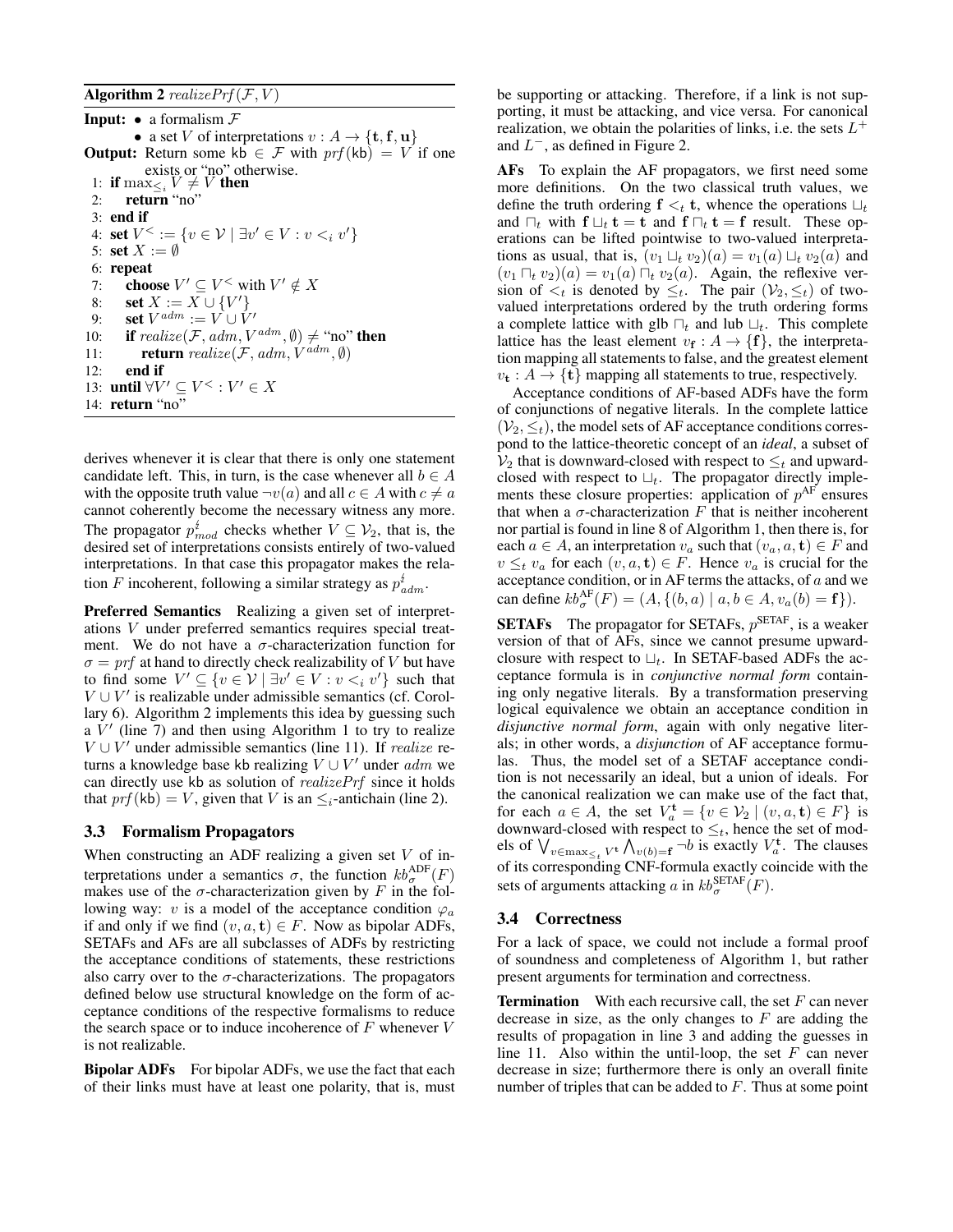$$
p^{\text{SETAF}}(V, F) = \{(v_{\mathbf{f}}, a, \mathbf{t}) \mid a \in A\} \cup \{(w, a, \mathbf{t}) \mid (v, a, \mathbf{t}) \in F, w \in \mathcal{V}_2, w <_{t} v\} \cup \{(w, a, \mathbf{f}) \mid (v, a, \mathbf{f}) \in F, w \in \mathcal{V}_2, v <_{t} w\}
$$
\n
$$
p^{\text{A}\text{F}}(V, F) = p^{\text{SETAF}}(V, F) \cup \{(v_1 \sqcup_{t} v_2, a, \mathbf{t}) \mid (v_1, a, \mathbf{t}) \in F, (v_2, a, \mathbf{t}) \in F\}
$$
\n
$$
L^+ = \{(b, a) \mid (v, a, \mathbf{f}) \in F, v(b) = \mathbf{f}, (v|_t^b, a, \mathbf{t}) \in F\}
$$
\n
$$
p^{\text{B}\text{AD}\text{F}}(V, F) = \{(v|_t^b, a, \mathbf{x}) \mid (v, a, \mathbf{x}) \in F, (w, a, \neg \mathbf{x}) \in F, w(b) = \mathbf{f}, (w|_t^b, a, \mathbf{x}) \in F\}
$$
\n
$$
L^- = \{(b, a) \mid (v, a, \mathbf{t}) \in F, v(b) = \mathbf{f}, (v|_t^b, a, \mathbf{f}) \in F\}
$$

*Figure 2: Formalism propagators. For formalism*  $F \in \{AF, SETAF, BADF\}$  *and any*  $\sigma \in \{adm, com, prf, mod\}$ *, we set the respective propagator for*  $\mathcal F$  *to*  $P_\sigma^{\mathcal F} = P_\sigma^{ADE} \cup \{p^\mathcal F\}$  with  $p^\mathcal F$  as defined above.  $L^+$  and  $L^-$  define link polarities for  $kb_\sigma^{BADE}$ .

we must have  $F_{\Delta} = \emptyset$  and leave the until-loop. Since F always increases in size, at some point it must either become functional or incoherent, whence the algorithm terminates.

Soundness If the algorithm returns a realizing knowledge base  $kb_{\sigma}^{\mathcal{F}}(F)$ , then according to the condition in line 8 the relation F induced a total function  $f: \mathcal{V}_2 \to \mathcal{V}_2$ . In particular, because the until-loop must have been run through at least once, there was at least one propagation step (line 2). Since the propagators are defined such that they enforce everything that must hold in a  $\sigma$ -characterization, we conclude that the induced function f indeed is a  $\sigma$ -characterization for V. By construction, we consequently find that  $\sigma(kb_{\sigma}^{\mathcal{F}}(F)) = V$ .

Completeness If the algorithm answers "no", then the execution reached line 5. Thus, for the constructed set  $F$ , there must have been an interpretation  $v \in V_2$  and a statement  $a \in A$  such that  $\{(v, a, t), (v, a, f)\} \subseteq F$ , that is, F is incoherent. Since  $F$  is initially empty, the only way it could get incoherent is in the propagation step in line 2. (The guessing step cannot create incoherence, since exactly one truth value is guessed for  $v$  and  $a$ .) However, the propagators are defined such that they infer only assignments (triples) that are necessary for the given  $F$ . Consequently, the given interpretation set  $V$  is such that either there is no realization within the ADF fragment corresponding to formalism  $F$  (that is, the formalism propagator derived the incoherence) or there is no  $\sigma$ -characterization for V with respect to general ADFs (that is, the semantics propagator derived the incoherence). In any case, V is not  $\sigma$ -realizable for  $\mathcal{F}$ .

## 4 Implementation

As Algorithm 1 is based on propagation, guessing, and checking it is perfectly suited for an implementation using answer set programming (ASP) (Niemela, 1999; Marek ¨ and Truszczyński, 1999) as this allows for exploiting conflict learning strategies and heuristics of modern ASP solvers. Thus, we developed ASP encodings in the Gringo language (Gebser et al., 2012) for our approach. Similar as the algorithm, our declarative encodings are modular, consisting of a main part responsible for constructing set  $F$  and separate encodings for the individual propagators. If one wants, e.g., to compute an AF realization under admissible semantics for a set  $V$  of interpretations, an input program encoding  $V$  is joined with the main encoding, the propagator encoding for admissible semantics as well as the propagator encoding for AFs. Every answer set of such a program encodes a respective characterization function. Our ASP encoding for preferred semantics is based on the admissible encoding and guesses further interpretations following the essential idea of Algorithm 2. For constructing a knowledge base with the desired semantics, we also provide two ASP encodings that transform the output to an ADF in the syntax of the DIAMOND tool (Ellmauthaler and Strass, 2014), respectively an AF in ASPARTIX syntax (Egly, Gaggl, and Woltran, 2010; Gaggl et al., 2015). Both argumentation tools are based on ASP themselves. The encodings for all the semantics and formalisms we covered in the paper can be downloaded from http://www.dbai.tuwien.ac. at/research/project/adf/unreal/. A selection of them is depicted in Figure 3 on the next page.

#### 5 Expressiveness Results

In this section we briefly present some results that we have obtained using our implementation. We first introduce some necessary notation to describe the relative expressiveness of knowledge representation formalisms (Gogic et al., 1995; Strass, 2015). For formalisms  $\mathcal{F}_1$  and  $\mathcal{F}_2$  with semantics  $\sigma_1$  and  $\sigma_2$ , we say that  $\mathcal{F}_2$  under  $\sigma_2$  is at least as expressive as  $\mathcal{F}_1$  under  $\sigma_1$  and write  $\mathcal{F}_1^{\sigma_1} \leq_e \mathcal{F}_2^{\sigma_2}$  if and only if  $\Sigma_{\mathcal{F}_1}^{\sigma_1} \subseteq \Sigma_{\mathcal{F}_2}^{\sigma_2}$ , where  $\Sigma_{\mathcal{F}}^{\sigma} = {\sigma(kb) | kb \in \mathcal{F}}$  is the *signature of*  $\mathcal{F}$  *under*  $\sigma$ . As usual, we define  $\mathcal{F}_1 \leq_e \mathcal{F}_2$  iff  $F_1 \leq_e \mathcal{F}_2$  and  $F_2 \nleq_e \mathcal{F}_1$ .

We now start by considering the signatures of AFs, SETAFs and (B)ADFs for the unary vocabulary  $\{a\}$ :

$$
\begin{aligned} &\Sigma_{\mathrm{AF}}^{adm}=\Sigma_{\mathrm{SETAF}}^{adm}=\{\{\mathbf{u}\}\,,\{\mathbf{u},\mathbf{t}\}\}\\ &\Sigma_{\mathrm{AF}}^{com}=\Sigma_{\mathrm{SETAF}}^{com}=\{\{\mathbf{u}\}\,,\{\mathbf{t}\}\}\\ &\Sigma_{\mathrm{AF}}^{prf}=\Sigma_{\mathrm{SETAF}}^{prf}=\{\{\mathbf{u}\}\,,\{\mathbf{t}\}\}\\ &\Sigma_{\mathrm{AF}}^{mod}=\Sigma_{\mathrm{SETAF}}^{mod}=\{\emptyset,\{\mathbf{t}\}\}\\ &\Sigma_{\mathrm{ABF}}^{adm}=\Sigma_{\mathrm{BADF}}^{adm}=\Sigma_{\mathrm{AF}}^{adm}\cup\{\{\mathbf{u},\mathbf{f}\}\,,\{\mathbf{u},\mathbf{t},\mathbf{f}\}\}\\ &\Sigma_{\mathrm{ADF}}^{com}=\Sigma_{\mathrm{BADF}}^{com}=\Sigma_{\mathrm{AF}}^{cor} \cup \{\{\mathbf{f}\}\,,\{\mathbf{u},\mathbf{t},\mathbf{f}\}\}\\ &\Sigma_{\mathrm{ADF}}^{prf}=\Sigma_{\mathrm{BADF}}^{prf}=\Sigma_{\mathrm{AF}}^{prf}\cup\{\{\mathbf{f}\}\,,\{\mathbf{t},\mathbf{f}\}\}\\ &\Sigma_{\mathrm{ADF}}^{mod}=\Sigma_{\mathrm{BADF}}^{mod}=\Sigma_{\mathrm{AF}}^{med}\cup\{\{\mathbf{f}\}\,,\{\mathbf{t},\mathbf{f}\}\}\end{aligned}
$$

The following result shows that the expressiveness of the formalisms under consideration is in line with the amount of restrictions they impose on acceptance formulas.

**Theorem 8.** For any  $\sigma \in \{adm, com, prf, mod\}$ :

- 1.  $AF^{\sigma} <_{e} SETAF^{\sigma}$ .
- 2.  $SETAF^{\sigma} <_{e} BADF^{\sigma}$ .
- 3. BAD $F^{\sigma} <_{e} ADF^{\sigma}$ .

*Proof.* (1)  $AF^{\sigma} \leq_e \text{SETAF}^{\sigma}$  is clear (by modeling individual attacks via singletons). For SETAF<sup> $\sigma$ </sup>  $\nleq_e$  AF<sup> $\sigma$ </sup> the witnessing model sets over vocabulary  $A = \{a, b, c\}$  are  $\{uuu,tt\tilde{f},tttt,ftt\} \in \Sigma_{\text{SETAF}}^{\sigma} \setminus \Sigma_{\text{AF}}^{\sigma}$  and  $\{ttff,tttt,ftt\} \in$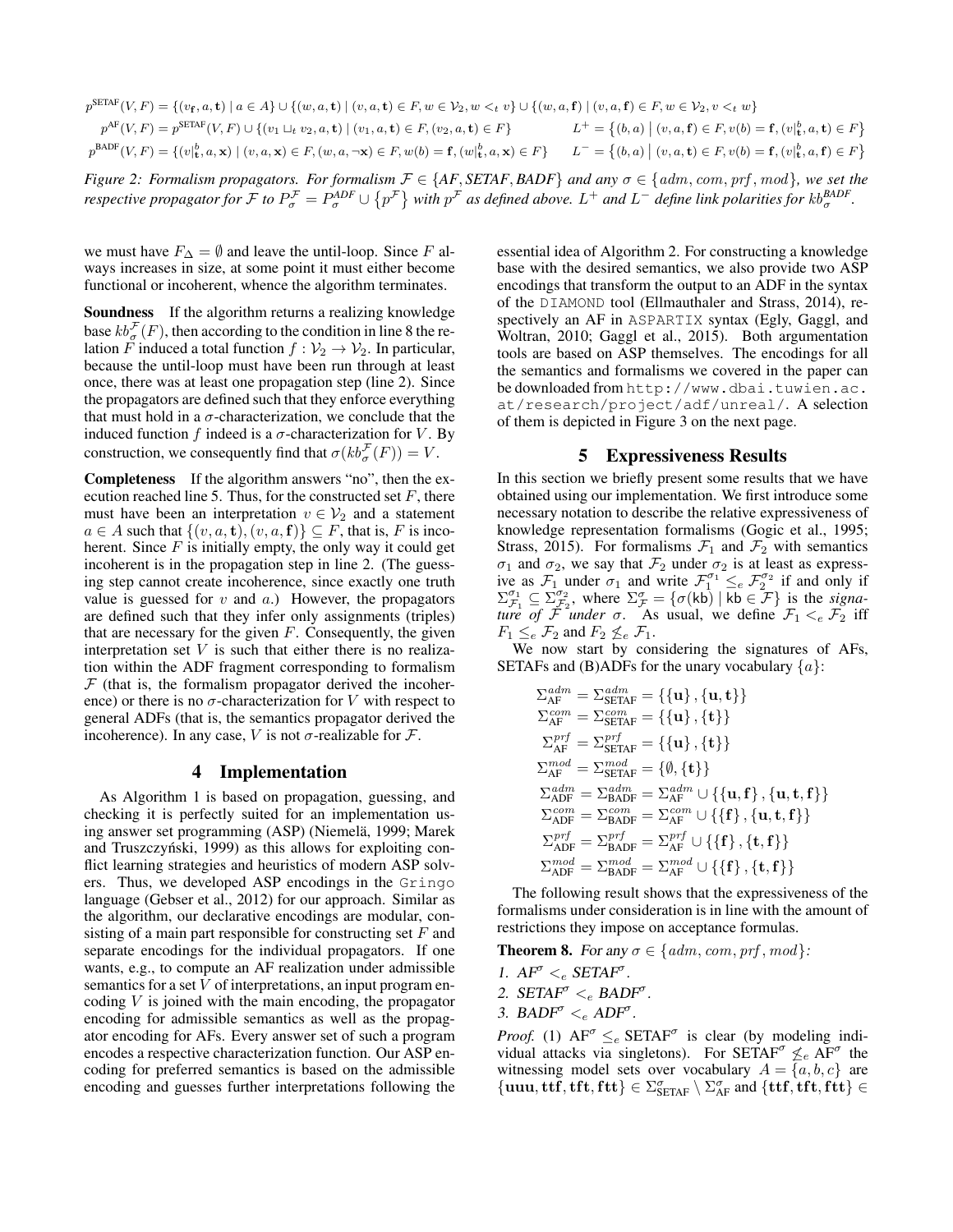```
- Main Encoding
1 % s/1 declares statements
2 % a cterm assigns a truth value to a statement
3 cterm(A, t(A)) :- s(A).
4 cterm(A, f(A)) :- s(A).
5
6 % int/1 declares interpretations
7 % an interpretation is an ordered list of assignments
8 % of statements to one of two truth values
9 % unassigned statements have truth value u
10 int(nil).
11 int((AS, I)) :- s(A), cterm(A, AS),
12 int(I), smaller(A, I).
13 smaller(A, nil) :- s(A).
14 smaller(A, (H, I)) :- s(A), cterm(T, H), A < T, int(I).
15
16 % check whether an interpretation contains an assignment
17 member(T, (T, I)) :- int((T, I)).
18 member(T, (X, I)) :- int((X, I)), member(T, I).
19
20 % an interpretation is two-valued
21 int2(I) :- int(I), not hasU(I).
22 hasU(I) :- hasU(I, A).
23 hasU(I, A) :- int(I), s(A), not member(t(A), I),
24 not member(f(A), I).
25
26 % the information ordering on interpretations
27 ileq(I, J) :- int(I), int(J), not nileq(I, J).
28 nileq(I, J) :- int(I), int(J), member(T, I),
29 not member(T, J).
30
31 % guess a characterization function
32 1 { ch(A, I, t); ch(A, I, f) } 1 :- s(A), int2(I).
                                                                            - Two-Valued Model Encoding
                                                            1 % only sets of two-valued interpretations realizable
                                                            2 : = \text{in}(I), not \text{int2}(I).
                                                            3
                                                            4 % propagation members
                                                            5 ch(A, I, t) :- int2(I), in(I), s(A), member(t(A), I).
                                                            6 ch(A, I, f) :- int2(I), in(I), s(A), member(f(A), I).
                                                            7
                                                            8 % propagation non-members
                                                            9 ch(A, I, t) :- int2(I), not in(I), member(f(A), I),
                                                           10 ch(B, I, t) : s(B), member(t(B), I);
                                                           11 ch(C, I, f) : s(C), member(f(C), I), C := A.
                                                           12 ch(A, I, f) :- int2(I), not in(I), member(t(A), I),
                                                           13 ch(B, I, f) : s(B), member(f(B), I);
                                                           14 ch(C, I, t) : s(C), member(t(C), I), C != A.
                                                                                 - BADF Encoding
                                                            1 % if a statement sometimes attacks, it cannot be
                                                            2 % supporting, therefore must be attacking
                                                            3 att(B, A) :- ch(A, I, t), ch(A, J, f), diffFT(I, J, B).
                                                            4
                                                            5 % if a statement sometimes supports, it cannot be
                                                            6 % attacking, therefore it must be supporting
                                                            7 sup(B, A) :- ch(A, I, f), ch(A, J, t), diffFT(I, J, B).
                                                            8
                                                           9 % derives two-valued I and J that differ only for A
                                                           10 diffFT(I, J, A) :- int2(I), int2(J), member(f(A), I, B),
                                                           11 member(t(A), J, B).
                                                           12 member(T, (T, I), I) :- int((T, I)).
                                                           13 member(T, (X, I), (X, B)) :- int((X, I)),
                                                           14 member(T, I, B), X := T.
                                                           15
                                                           16 % if a statement is supporting/attacking for another,
                                                           17 % then this information can be propagated
                                                           18 ch(A, J, f) :- att(B, A), ch(A, I, f), diffFT(I, J, B).
                                                           19 ch(A, J, t) :- sup(B, A), ch(A, I, t), diffFT(I, J, B).
```
*Figure 3: Selected ASP encodings in clingo 4 syntax. The main encoding implements Algorithm 1, the remaining encodings implement the two-valued model semantics propagator, and the BADF formalism propagator, respectively.*

 $\Sigma_{\text{SETAF}}^{\tau} \setminus \Sigma_{\text{AF}}^{\tau}$  with  $\sigma \in \{adm, com\}$  and  $\tau \in \{prf, mod\}$ . By each pair of arguments of  $A$  being  $t$  in at least one model, a realizing AF cannot feature any attack, immediately giving rise to the model ttt. The respective realizing SETAF is given by the attack relation  $R = \{(\{a, b\}, c), (\{a, c\}, b), (\{b, c\}, a)\}.$ 

(2) It is clear that  $SETAF^{\sigma} \leq_e BADF^{\sigma}$  holds (all parents are always attacking). For BADF<sup> $\sigma$ </sup>  $\leq_e$  SETAF<sup> $\sigma$ </sup> the respective counterexamples can be read off the signatures above: for  $\sigma \in \{adm, com\}$  we find  $\{u, t, f\} \in \Sigma_{\text{BADF}}^{\sigma} \setminus \Sigma_{\text{SETAF}}^{\sigma}$ <br>and for  $\tau \in \{prf, mod\}$  we find  $\{t, f\} \in \Sigma_{\text{BADF}}^{\tau} \setminus \Sigma_{\text{SETAF}}^{\tau}$ .

(3) For  $\sigma = mod$  the result is known (Strass, 2015, Theorem 14); for the remaining semantics the model sets witnessing  $ADF^{\sigma} \nleq_e BADF^{\sigma}$  over vocabulary  $A = \{a, b\}$  are

$$
\begin{aligned} \{ {\bf u u}, {\bf t u}, {\bf t t}, {\bf f f u} \} &\in \Sigma_{\text{ADF}}^{adm} \setminus \Sigma_{\text{BADF}}^{adm} \\ \{ {\bf u u}, {\bf t u}, {\bf t t}, {\bf f f u} \} &\in \Sigma_{\text{ADF}}^{corn} \setminus \Sigma_{\text{BADF}}^{grf} \\ \{ {\bf t t}, {\bf f f u} \} &\in \Sigma_{\text{ADF}}^{prf} \setminus \Sigma_{\text{BADF}}^{prf} \end{aligned}
$$

A witnessing ADF is given by  $\varphi_a = a$  and  $\varphi_b = a \leftrightarrow b$ .  $\Box$ 

Theorem 8 is concerned with the relative expressiveness of the formalisms under consideration, given a certain semantics. Considering different semantics we find that for all formalisms the signatures become incomparable:

**Proposition 9.**  $\mathcal{F}_1^{\sigma_1} \nleq_e \mathcal{F}_2^{\sigma_2}$  and  $\mathcal{F}_2^{\sigma_2} \nleq_e \mathcal{F}_1^{\sigma_1}$  for all formalisms  $\mathcal{F}_1, \mathcal{F}_2 \in \{AF, SETAF, BADF, ADF\}$  and all semantics  $\sigma_1, \sigma_2 \in \{adm, com, prf, mod\}$  with  $\sigma_1 \neq \sigma_2$ .

*Proof.* First, the result for adm and com follows by  $\{u, t\} \in \sum_{AF}^{adm}$ , but  $\{u, t\} \notin \sum_{ADF}^{com}$  and  $\{t\} \in \sum_{AF}^{com}$ , but  $\{t\} \notin \Sigma_{\text{ADF}}^{adm}$ . Moreover, taking into account that the set of preferred interpretations (resp. two-valued models) always forms a  $\leq_i$ -antichain while the set of admissible (resp. complete) interpretations never does, the result follows for  $\sigma_1 \in \{adm, com\}$  and  $\sigma_2 \in \{prf, mod\}$ . Finally, since a  $kb \in \mathcal{F}$  may not have any two-valued models and a preferred interpretation is not necessarily two-valued, the result for *prf* and *mod* follows.

Disregarding the possibility of realizing the empty set of interpretations under the two-valued model semantics, we